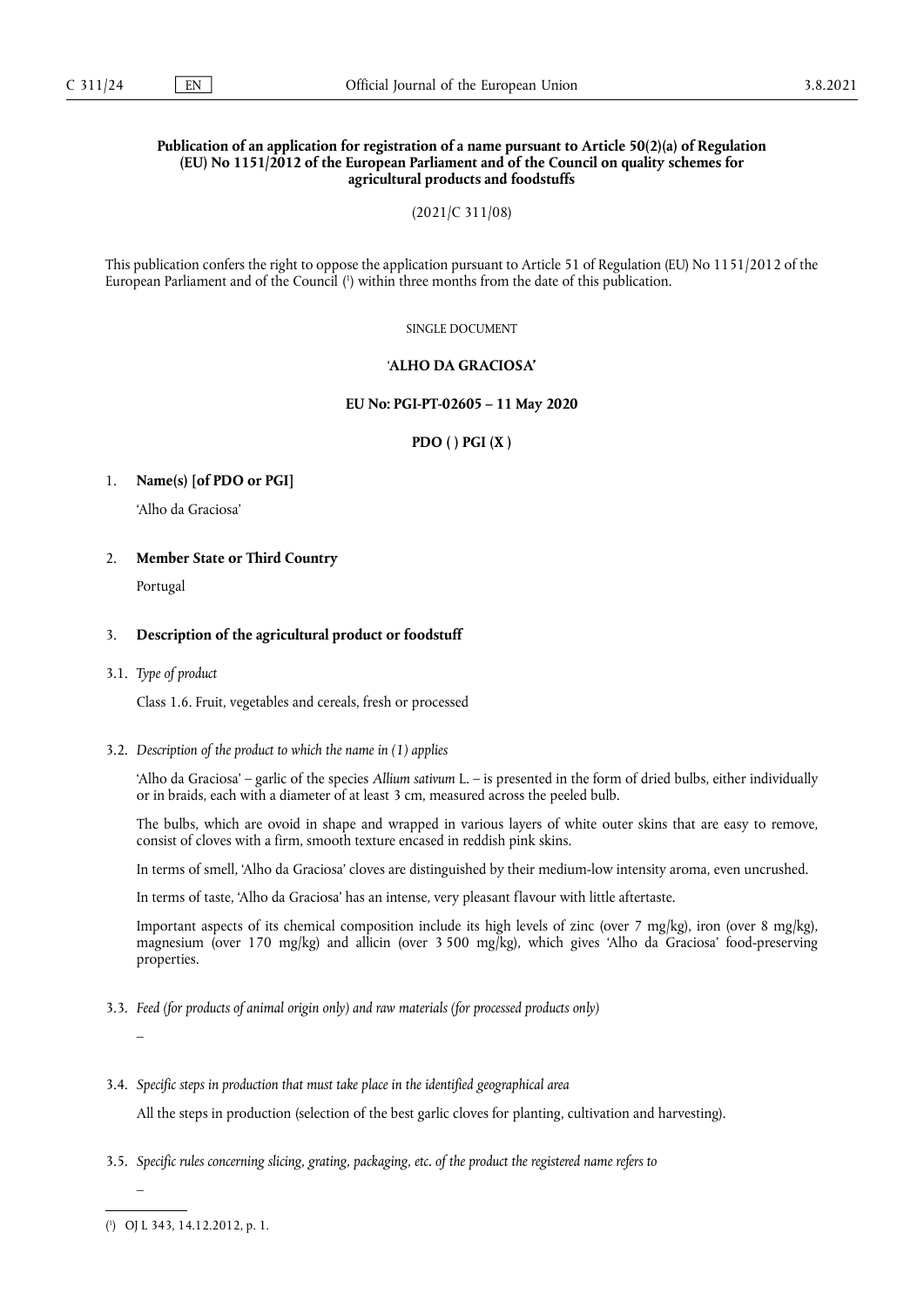- 3.6. *Specific rules concerning labelling of the product the registered name refers to*
	- –

## 4. **Concise definition of the geographical area**

The island of Graciosa in the Azores archipelago.

## 5. **Link with the geographical area**

The link is based on the specific characteristics and qualities of 'Alho da Graciosa'.

As regards its reputation, it should be noted that 'Alho da Graciosa' has been grown successfully on the island of Graciosa since the arrival of the first settlers in the early 15th century, thanks to the favourable soil and climatic conditions.

Over the generations, Graciosa's garlic has been improved, as producers select the best specimens for propagation, i.e. those that preserve its main characteristics, such as colour and size.

When the island was first settled, the rainfall pattern and fertile soil were found to be good for fruit and vegetable growing. The garlic that was grown by the islanders, who were mostly subsistence farmers, stood out from the other crops.

Graciosa has always been known as the Terra do Alho (garlic country) and garlic is pictured on the coat of arms of one of the most iconic parishes on the island, the parish of São Mateus.

It is from the above circumstances that 'Alho da Graciosa' derives its specific qualities, characterised by its mediumlow intensity aroma, even uncrushed, and its intense, very pleasant flavour with little aftertaste, which are due not only to the island's soil and climatic conditions but also to the care taken by the producers over the years, with no cultivars brought in from other regions.

Although the climate of the island of Graciosa, like that of the other islands in the archipelago, has temperate oceanic characteristics, Graciosa has the lowest rainfall in the Azores, the driest months being May and August. This is due to its topography, which is characterised by low-altitude plains that are sheltered from strong winds and get plenty of sunshine.

Graciosa's soils are thin, standard andic brown soils and regolic soils derived from basalt rock or from pyroclastic material lying on shallow basalt rock.

These volcanic soils, with a slightly acidic or neutral pH, are rich in micronutrients, such as zinc and iron, which are essential for the development of the young plants and for chlorophyll formation and photosynthesis. Such soil is good for garlic growing and encourages the formation of allicin, thus promoting the garlic's development and giving it the characteristics listed in point 3.2.

Allicin content varies considerably as a result of certain environmental factors, and high soil pH, high levels of sunshine and low rainfall increase its concentration in garlic (Eagling and Sterling, 2000).

The average allicin content of garlic varies between 1 800 mg/kg and 3 600 mg/kg, while analysis of 'Alho da Graciosa' using high-performance liquid chromatography has revealed an average allicin content of above 3 500 mg/kg.

As regards the growing conditions, the average soil pH on the island of Graciosa is 6.2, which, together with the low rainfall and sunny aspect of the land, favours the formation of allicin, which is the principal antimicrobial constituent of 'Alho da Graciosa'.

Because of its qualities, visitors to the island often seek out culinary specialities that are seasoned or prepared with 'Alho da Graciosa', such as the famous molhanga sauce served with fresh fish, the fish dish molho à pescador, the typical Graciosa sausage (linguiça da Graciosa) or grilled limpets (lapas grelhadas), which makes 'Alho da Graciosa' a highly valued product that is used by renowned chefs not only for its distinctive flavour and aroma but also because it is recognised to have food preserving qualities on account of its high allicin content.